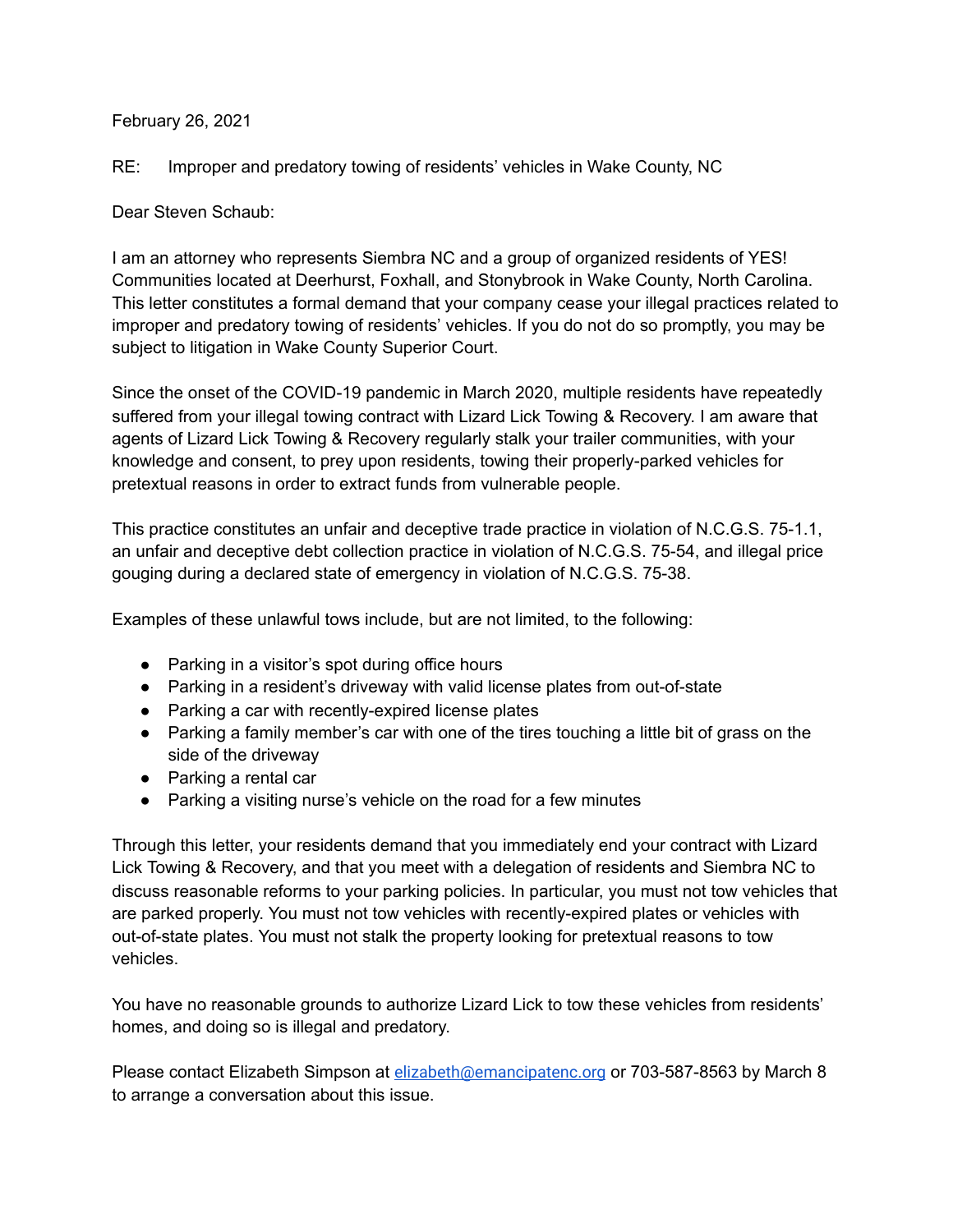Thank you for your cooperation.

Sincerely,

tothe

Elizabeth G. Simpson Attorney at Law

Residents of Foxhall, Stonybrook and Deerhurst communities:

- 1. Aareli Torres
- 2. Agustin Castro
- 3. Aleander Jose Solis Cano
- 4. Alex Marin
- 5. Alicia Fernandez
- 6. Alma Garcia
- 7. Alma Rosa Ramos
- 8. Andrez Garcia Trejo
- 9. Anthony Dubon
- 10. Armando Bardales
- 11. Arnulfo Rostellon
- 12. Avelino Rico
- 13. Beatriz Trejo
- 14. Belen Gonzalez
- 15. Benarda Bautista
- 16. Bertin Gonzalez
- 17. Bryan Ramirez
- 18. Cara Llasking
- 19. Carlos Alberto Ramirez
- 20. Carlos Mejia
- 21. Carmen Gnum Rodriguez
- 22. Carmen Rodriguez
- 23. Celene Estrada
- 24. Christopher Suriel
- 25. Cristobal C
- 26. David Dominguez Hernadez
- 27. Dora Arzate Bello
- 28. Edgar Hernandez
- 29. Edith Solis
- 30. Emanuel Vasquez
- 31. Emma Ramirez
- 32. Enrique Arita
- 33. Enrique Garcia
- 34. Erika Hernandez
- 35. Erwin Reyes
- 36. Esperanza Leija
- 37. Esther Gamez
- 38. Francisco Hipolito
- 39. Gerardo Perez Sosa
- 40. Hector Maldonado
- 41. Hilaria Vasquez
- 42. Isabel Valdivia
- 43. Jaime Bravo
- 44. Jesus Arroyo
- 45. Jose Alberto
- 46. Jose Fancisco Diaz Sarabia
- 47. Jose Lopez
- 48. Jose Ramirez
- 49. Jouventeno
- Miranda
- 50. Juan Carlos Bruno
- 51. Juan Rosa
- 52. Karen Medina
- 53. Lillian De Almas
- 54. Manuel Garcia
- 55. Mari Vivas
- 56. Maria Alvarez
- 57. Maria Arroyo
- 58. Maria Isabel Garcia Hernandez
- 59. Maria Romero
- 60. Marin Vazquez
- 61. Mario Vallejo
- 62. Maritza Martinez
- 63. Marta Marin
- 64. Merli Santos
- 65. Michelle Santiago
- 66. Miguel Perez
- 67. Oralia Arita
- 68. Oscar Montana
- 69. Paulina Haway
- 70. Pedro Lugo
- 71. Richard Vargaz Castaneda
- 72. Rodrigo Leon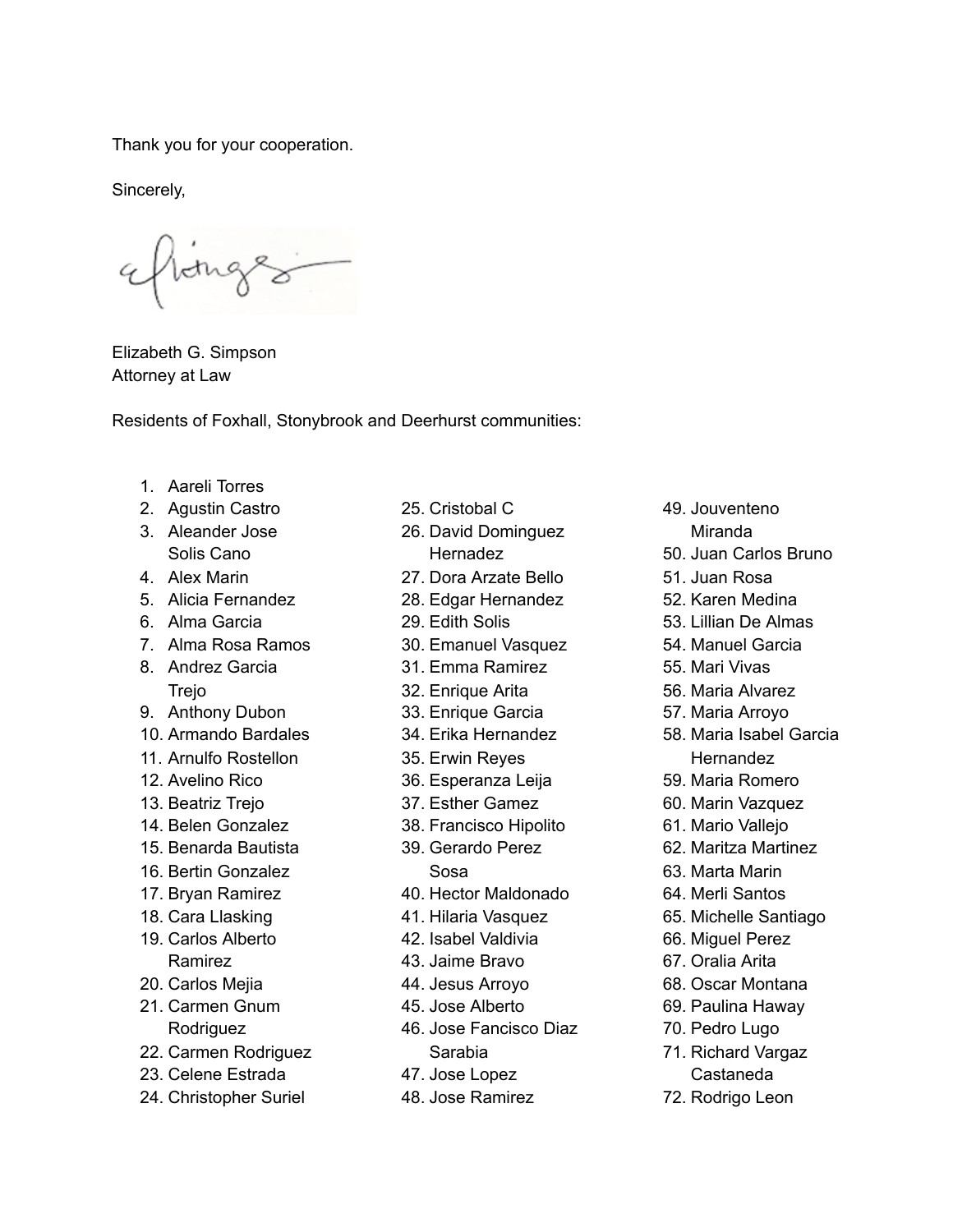73. Rogelio Mendez 74. Rosa Elvia Castillo 75. Sandra Canjar 76. Sandra Flores 77. Sandra Gomez 78. Sergio Candela 79. Sergio Martinez 80. Sergio Trevino 81. Silvia Mendoza 82. Silvia Pacheco 83. Silvia Tepetate 84. Sonia Casillas 85. Wilfredo Castro 86. William Rivera 87. Yoeslam Prado 88. Yolance Melaria Lopez 89. Yuridia Perez 90. Catina Williams 91. Chris Tabron 92. Shervon Vick 93. Daniel Lindsey 94. Tiarra Hall

95. Brandilyn Styers 96. Guillermo Arce 97. Matthew Mitchell 98. Tasha Smith 99. Jesse Green 100. Brittany Alston 101. Tracy Shephard 102. Alyce Johnson 103. Tyshawn Hooker 104. Christopher Davis 105. Tasha Dillard 106. Joseph Thorne 107. Richard **Hedges** 108. Lisa Johnsen 109. Trev Haskins 110. Rachelin Velasquez 111. Maurin Martinez 112. Antonio Eaton

113. Maria Madrid 114. Jose Cruz 115. Marta Sanchez 116. Maria Lopez 117. Came Hernandez 118. Aide Zuniga 119. Nieves Rodriguez 120. Edgar Fuentes 121. Ulises Soto 122. Noel Soto 123. Wendy Garza 124. Marlin **Hernandez** 125. Ramon Vigil 126. Ofelia Gonzalez 127. Yoselin Vasquez 128. Eugenio Ramirez